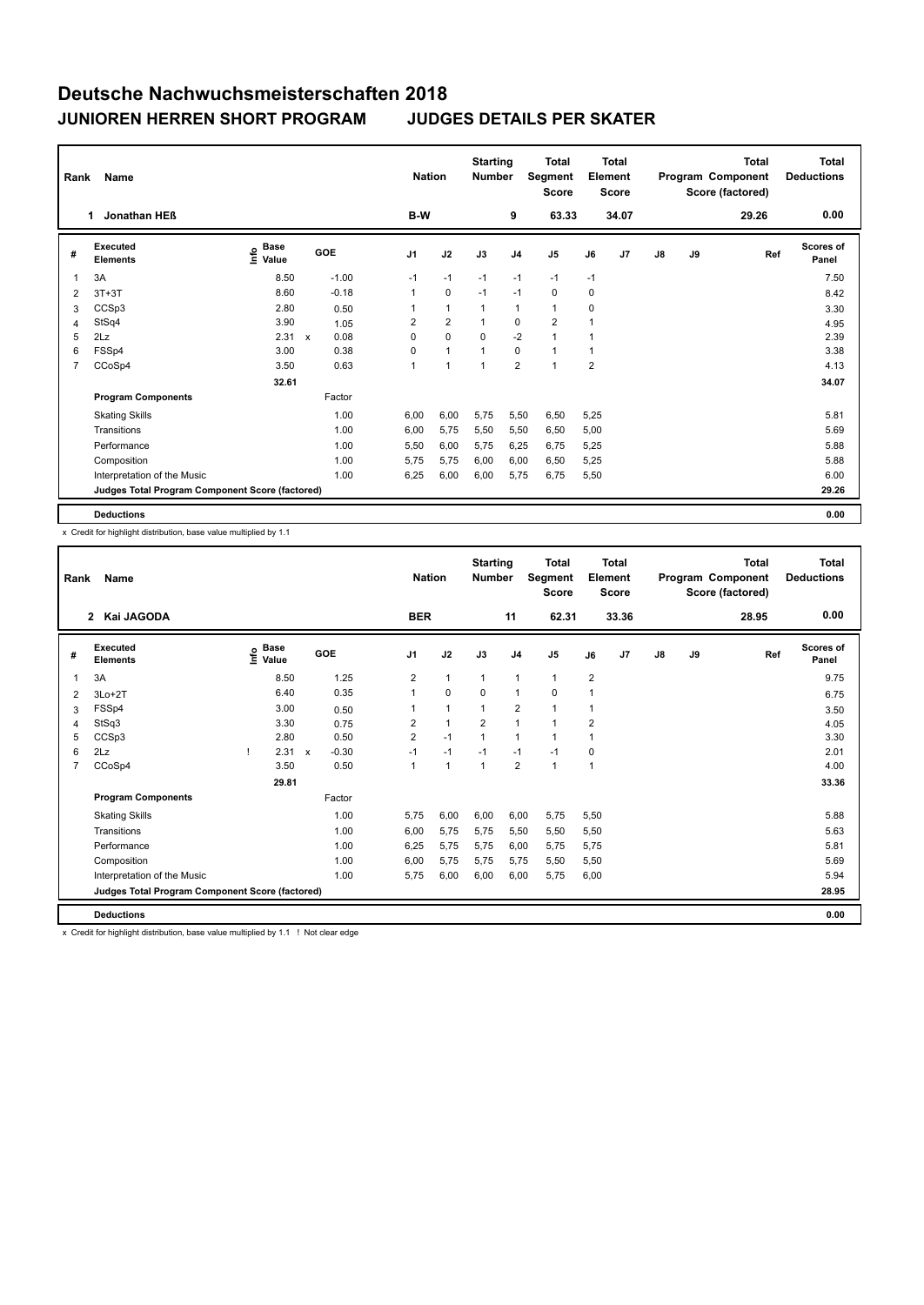| Rank           | Name                                            |                                  |                      | <b>Nation</b>  |              | <b>Starting</b><br><b>Number</b> |                | <b>Total</b><br>Segment<br><b>Score</b> |              | <b>Total</b><br>Element<br><b>Score</b> |               |    | <b>Total</b><br>Program Component<br>Score (factored) | <b>Total</b><br><b>Deductions</b> |
|----------------|-------------------------------------------------|----------------------------------|----------------------|----------------|--------------|----------------------------------|----------------|-----------------------------------------|--------------|-----------------------------------------|---------------|----|-------------------------------------------------------|-----------------------------------|
|                | <b>Denis GURDZHI</b><br>3                       |                                  |                      | <b>NRW</b>     |              |                                  | 8              | 55.15                                   |              | 28.26                                   |               |    | 26.89                                                 | 0.00                              |
| #              | Executed<br><b>Elements</b>                     | <b>Base</b><br>e Base<br>⊆ Value | GOE                  | J <sub>1</sub> | J2           | J3                               | J <sub>4</sub> | J <sub>5</sub>                          | J6           | J7                                      | $\mathsf{J}8$ | J9 | Ref                                                   | <b>Scores of</b><br>Panel         |
| 1              | $3S+3T$                                         | 8.70                             | 0.70                 | 1              | $\mathbf{1}$ | $\mathbf{1}$                     | $\mathbf{1}$   | $\mathbf{1}$                            | 0            |                                         |               |    |                                                       | 9.40                              |
| $\overline{2}$ | 2Lz                                             | 2.10                             | $-0.23$              | $-2$           | $-1$         | $-1$                             | $-1$           | $\mathbf{1}$                            | 0            |                                         |               |    |                                                       | 1.87                              |
| 3              | CCSp3                                           | 2.80                             | 0.25                 | 0              | $\mathbf 0$  | $\mathbf{1}$                     | $\mathbf{1}$   | $\mathbf{1}$                            | 0            |                                         |               |    |                                                       | 3.05                              |
| 4              | 2A                                              | 3.63                             | $\mathsf{x}$<br>0.63 |                | $\mathbf{1}$ | $\overline{2}$                   | $\overline{2}$ | 1                                       | 1            |                                         |               |    |                                                       | 4.26                              |
| 5              | StSq3                                           | 3.30                             | 0.63                 |                | 1            | $\overline{2}$                   | $\overline{1}$ | $\mathbf{1}$                            | 2            |                                         |               |    |                                                       | 3.93                              |
| 6              | FSSp4                                           | 3.00                             | 0.50                 | $\Omega$       | $\mathbf{1}$ |                                  | $\mathbf{1}$   | $\mathbf{1}$                            | 1            |                                         |               |    |                                                       | 3.50                              |
| 7              | CCoSp2V                                         | 2.00                             | 0.25                 | 0              | $\mathbf 0$  | 1                                | $\mathbf 0$    | 1                                       | $\mathbf{1}$ |                                         |               |    |                                                       | 2.25                              |
|                |                                                 | 25.53                            |                      |                |              |                                  |                |                                         |              |                                         |               |    |                                                       | 28.26                             |
|                | <b>Program Components</b>                       |                                  | Factor               |                |              |                                  |                |                                         |              |                                         |               |    |                                                       |                                   |
|                | <b>Skating Skills</b>                           |                                  | 1.00                 | 5,25           | 5,50         | 6,00                             | 5,50           | 5,50                                    | 5,25         |                                         |               |    |                                                       | 5.44                              |
|                | Transitions                                     |                                  | 1.00                 | 5,50           | 5,00         | 5,50                             | 5,00           | 5,25                                    | 4,75         |                                         |               |    |                                                       | 5.19                              |
|                | Performance                                     |                                  | 1.00                 | 5,00           | 5,50         | 5,50                             | 5,50           | 5,75                                    | 5,25         |                                         |               |    |                                                       | 5.44                              |
|                | Composition                                     |                                  | 1.00                 | 5,25           | 5,25         | 5,75                             | 5,25           | 5,75                                    | 5,00         |                                         |               |    |                                                       | 5.38                              |
|                | Interpretation of the Music                     |                                  | 1.00                 | 5,00           | 5,50         | 5,75                             | 5,25           | 5,75                                    | 5,25         |                                         |               |    |                                                       | 5.44                              |
|                | Judges Total Program Component Score (factored) |                                  |                      |                |              |                                  |                |                                         |              |                                         |               |    |                                                       | 26.89                             |
|                | <b>Deductions</b>                               |                                  |                      |                |              |                                  |                |                                         |              |                                         |               |    |                                                       | 0.00                              |

x Credit for highlight distribution, base value multiplied by 1.1

| Rank           | Name                                            |                                  |                                   |                | <b>Nation</b> | <b>Starting</b><br><b>Number</b> |                | Total<br>Segment<br><b>Score</b> |      | Total<br>Element<br><b>Score</b> |               |    | Total<br>Program Component<br>Score (factored) | <b>Total</b><br><b>Deductions</b> |
|----------------|-------------------------------------------------|----------------------------------|-----------------------------------|----------------|---------------|----------------------------------|----------------|----------------------------------|------|----------------------------------|---------------|----|------------------------------------------------|-----------------------------------|
|                | 4 Louis WEISSERT                                |                                  |                                   | <b>NRW</b>     |               |                                  | 10             | 51.65                            |      | 25.27                            |               |    | 26.38                                          | 0.00                              |
| #              | Executed<br><b>Elements</b>                     | <b>Base</b><br>e Base<br>⊆ Value | GOE                               | J <sub>1</sub> | J2            | J3                               | J <sub>4</sub> | J5                               | J6   | J <sub>7</sub>                   | $\mathsf{J}8$ | J9 | Ref                                            | <b>Scores of</b><br>Panel         |
| 1              | $3T+2T$                                         | 5.60                             | $-0.88$                           | $-2$           | $-1$          | $-1$                             | $-1$           | $-1$                             | $-2$ |                                  |               |    |                                                | 4.72                              |
| 2              | 2Lz                                             | 2.10                             | 0.08                              | $-1$           | $-1$          | $\mathbf{0}$                     | $\mathbf{1}$   | $\mathbf{1}$                     | 1    |                                  |               |    |                                                | 2.18                              |
| 3              | CCSp4                                           | 3.20                             | 0.38                              | 0              | $\mathbf 0$   | $\mathbf{1}$                     | $\mathbf{1}$   | $\mathbf{1}$                     | 1    |                                  |               |    |                                                | 3.58                              |
| 4              | FSSp3                                           | 2.60                             | 0.50                              | $\Omega$       | $\mathbf{1}$  | $\mathbf{1}$                     | $\mathbf{1}$   | $\mathbf{1}$                     | 1    |                                  |               |    |                                                | 3.10                              |
| 5              | 2A                                              | 3.63                             | 0.13<br>$\boldsymbol{\mathsf{x}}$ |                | $\mathbf{1}$  | $\Omega$                         | $\mathbf 0$    | 0                                | 0    |                                  |               |    |                                                | 3.76                              |
| 6              | CCoSp4                                          | 3.50                             | 0.63                              | $\overline{2}$ | $\mathbf 0$   | 1                                | $\mathbf{1}$   | 1                                | 2    |                                  |               |    |                                                | 4.13                              |
| $\overline{7}$ | StSq3                                           | 3.30                             | 0.50                              | 1              | 1             | $\mathbf{1}$                     | $\overline{1}$ | 1                                | 1    |                                  |               |    |                                                | 3.80                              |
|                |                                                 | 23.93                            |                                   |                |               |                                  |                |                                  |      |                                  |               |    |                                                | 25.27                             |
|                | <b>Program Components</b>                       |                                  | Factor                            |                |               |                                  |                |                                  |      |                                  |               |    |                                                |                                   |
|                | <b>Skating Skills</b>                           |                                  | 1.00                              | 5.00           | 4.75          | 5,50                             | 5,50           | 5,50                             | 5.00 |                                  |               |    |                                                | 5.25                              |
|                | Transitions                                     |                                  | 1.00                              | 5,25           | 4,50          | 5,50                             | 5,50           | 5,75                             | 4,50 |                                  |               |    |                                                | 5.19                              |
|                | Performance                                     |                                  | 1.00                              | 5,00           | 4,75          | 5,75                             | 5,25           | 5,50                             | 5,00 |                                  |               |    |                                                | 5.19                              |
|                | Composition                                     |                                  | 1.00                              | 5,00           | 4,75          | 5,75                             | 5,50           | 6,00                             | 5,00 |                                  |               |    |                                                | 5.31                              |
|                | Interpretation of the Music                     |                                  | 1.00                              | 5,50           | 4,75          | 5,75                             | 5.75           | 5,75                             | 4,75 |                                  |               |    |                                                | 5.44                              |
|                | Judges Total Program Component Score (factored) |                                  |                                   |                |               |                                  |                |                                  |      |                                  |               |    |                                                | 26.38                             |
|                | <b>Deductions</b>                               |                                  |                                   |                |               |                                  |                |                                  |      |                                  |               |    |                                                | 0.00                              |

x Credit for highlight distribution, base value multiplied by 1.1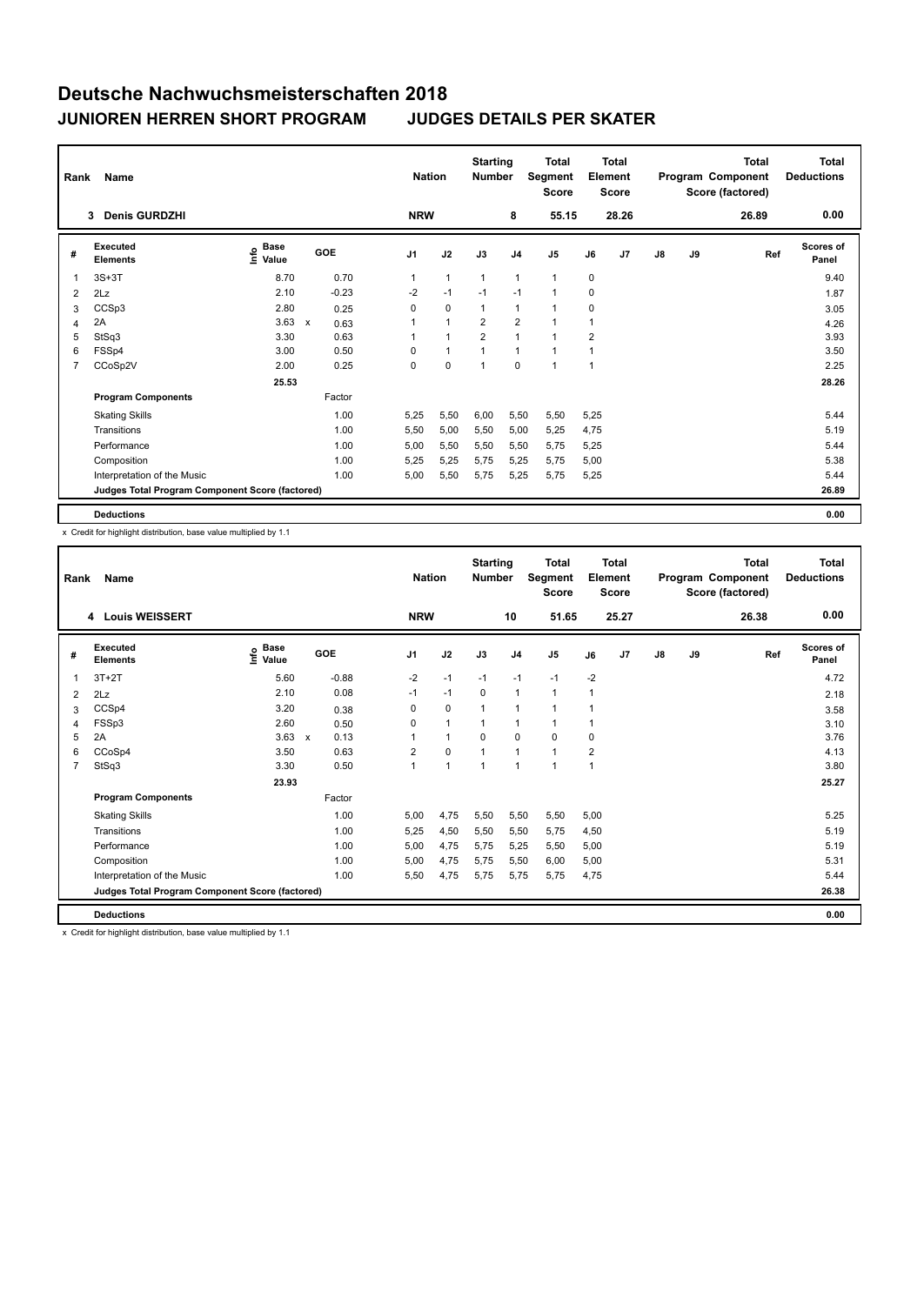| Rank           | Name                                            |                                  |                           |         |                | <b>Nation</b> | <b>Starting</b><br><b>Number</b> |                | <b>Total</b><br>Segment<br><b>Score</b> |      | <b>Total</b><br>Element<br><b>Score</b> |               |    | <b>Total</b><br>Program Component<br>Score (factored) | Total<br><b>Deductions</b> |
|----------------|-------------------------------------------------|----------------------------------|---------------------------|---------|----------------|---------------|----------------------------------|----------------|-----------------------------------------|------|-----------------------------------------|---------------|----|-------------------------------------------------------|----------------------------|
|                | Daniel SAPOZNIKOV<br>5                          |                                  |                           |         | <b>NRW</b>     |               |                                  | 5              | 51.00                                   |      | 26.75                                   |               |    | 24.25                                                 | 0.00                       |
| #              | Executed<br><b>Elements</b>                     | <b>Base</b><br>e Base<br>⊆ Value |                           | GOE     | J <sub>1</sub> | J2            | J3                               | J <sub>4</sub> | J5                                      | J6   | J7                                      | $\mathsf{J}8$ | J9 | Ref                                                   | <b>Scores of</b><br>Panel  |
| $\overline{1}$ | 3Lz                                             | 6.00                             |                           | $-1.58$ | $-3$           | $-2$          | $-1$                             | $-3$           | $-2$                                    | $-2$ |                                         |               |    |                                                       | 4.42                       |
| 2              | $3F+2T$                                         | 6.60                             |                           | $-0.53$ | $-1$           | $-1$          | $-1$                             | 0              | 0                                       | $-1$ |                                         |               |    |                                                       | 6.07                       |
| 3              | CCSp4                                           | 3.20                             |                           | 0.38    | $\overline{2}$ | $\mathbf{1}$  | $\mathbf{1}$                     | $\mathbf{1}$   | 0                                       | 0    |                                         |               |    |                                                       | 3.58                       |
| 4              | StSq3                                           | 3.30                             |                           | 0.00    | $\Omega$       | $\mathbf{1}$  | $\Omega$                         | $\mathbf 0$    | $\mathbf 0$                             | 0    |                                         |               |    |                                                       | 3.30                       |
| 5              | FSSp4                                           | 3.00                             |                           | 0.50    | 2              | 1             |                                  | $\mathbf{1}$   | $\mathbf 0$                             | 1    |                                         |               |    |                                                       | 3.50                       |
| 6              | 2A                                              | 3.63                             | $\boldsymbol{\mathsf{x}}$ | $-0.50$ | $-1$           | $-1$          | $-1$                             | $-1$           | 0                                       | $-1$ |                                         |               |    |                                                       | 3.13                       |
| $\overline{7}$ | CCoSp3V                                         | 2.50                             |                           | 0.25    | 0              | $\mathbf 0$   | 1                                | $\mathbf{1}$   | $\mathbf 0$                             | 1    |                                         |               |    |                                                       | 2.75                       |
|                |                                                 | 28.23                            |                           |         |                |               |                                  |                |                                         |      |                                         |               |    |                                                       | 26.75                      |
|                | <b>Program Components</b>                       |                                  |                           | Factor  |                |               |                                  |                |                                         |      |                                         |               |    |                                                       |                            |
|                | <b>Skating Skills</b>                           |                                  |                           | 1.00    | 5,00           | 5,25          | 5,50                             | 5,00           | 4,75                                    | 4,75 |                                         |               |    |                                                       | 5.00                       |
|                | Transitions                                     |                                  |                           | 1.00    | 4,75           | 4,50          | 5,00                             | 5,00           | 4,50                                    | 4,50 |                                         |               |    |                                                       | 4.69                       |
|                | Performance                                     |                                  |                           | 1.00    | 4,50           | 5,25          | 5.25                             | 5,25           | 4,75                                    | 4,75 |                                         |               |    |                                                       | 5.00                       |
|                | Composition                                     |                                  |                           | 1.00    | 4,50           | 5,25          | 5,00                             | 4,75           | 4,50                                    | 4,75 |                                         |               |    |                                                       | 4.75                       |
|                | Interpretation of the Music                     |                                  |                           | 1.00    | 4,50           | 5,25          | 5,00                             | 5,00           | 4,75                                    | 4,50 |                                         |               |    |                                                       | 4.81                       |
|                | Judges Total Program Component Score (factored) |                                  |                           |         |                |               |                                  |                |                                         |      |                                         |               |    |                                                       | 24.25                      |
|                | <b>Deductions</b>                               |                                  |                           |         |                |               |                                  |                |                                         |      |                                         |               |    |                                                       | 0.00                       |

x Credit for highlight distribution, base value multiplied by 1.1 ! Not clear edge

| Rank | Name                                            |                       |                                   | <b>Nation</b> |              | <b>Starting</b><br><b>Number</b> |                | <b>Total</b><br>Segment<br><b>Score</b> |      | Total<br>Element<br><b>Score</b> |               |    | Total<br>Program Component<br>Score (factored) | <b>Total</b><br><b>Deductions</b> |
|------|-------------------------------------------------|-----------------------|-----------------------------------|---------------|--------------|----------------------------------|----------------|-----------------------------------------|------|----------------------------------|---------------|----|------------------------------------------------|-----------------------------------|
|      | <b>Florian PASCHKE</b><br>6                     |                       |                                   | <b>BER</b>    |              |                                  | $\overline{2}$ | 46.81                                   |      | 24.00                            |               |    | 22.81                                          | 0.00                              |
| #    | Executed<br><b>Elements</b>                     | Base<br>lnfo<br>Value | GOE                               | J1            | J2           | J3                               | J <sub>4</sub> | J5                                      | J6   | J7                               | $\mathsf{J}8$ | J9 | Ref                                            | <b>Scores of</b><br>Panel         |
|      | 3Lz                                             | 6.00                  | $-1.23$                           | $-2$          | $-1$         | $-2$                             | $-2$           | $-1$                                    | $-2$ |                                  |               |    |                                                | 4.77                              |
| 2    | $3F+2T$                                         | 6.60                  | $-1.23$                           | $-1$          | $-2$         | $-1$                             | $-2$           | $-2$                                    | $-2$ |                                  |               |    |                                                | 5.37                              |
| 3    | CCoSp4                                          | 3.50                  | 0.38                              | 0             | $\mathbf 0$  | $\mathbf{1}$                     | $\mathbf{1}$   | $\mathbf{1}$                            | 1    |                                  |               |    |                                                | 3.88                              |
| 4    | 2A                                              | 3.63                  | $\boldsymbol{\mathsf{x}}$<br>0.25 | 1             | $\mathbf{1}$ | 0                                | 0              | 0                                       | 1    |                                  |               |    |                                                | 3.88                              |
| 5    | FSSp4                                           | 3.00                  | 0.50                              | 1             | $\mathbf{1}$ | $\Omega$                         | $\mathbf{1}$   | $\mathbf{1}$                            | 1    |                                  |               |    |                                                | 3.50                              |
| 6    | CCSp                                            | 0.00                  | 0.00                              |               |              |                                  |                |                                         |      |                                  |               |    |                                                | 0.00                              |
| 7    | StSq2                                           | 2.60                  | 0.00                              | $\Omega$      | 0            | $\Omega$                         | 0              | 0                                       | 0    |                                  |               |    |                                                | 2.60                              |
|      |                                                 | 25.33                 |                                   |               |              |                                  |                |                                         |      |                                  |               |    |                                                | 24.00                             |
|      | <b>Program Components</b>                       |                       | Factor                            |               |              |                                  |                |                                         |      |                                  |               |    |                                                |                                   |
|      | <b>Skating Skills</b>                           |                       | 1.00                              | 4.75          | 4,75         | 4,75                             | 4,75           | 5,00                                    | 5,25 |                                  |               |    |                                                | 4.81                              |
|      | Transitions                                     |                       | 1.00                              | 4,50          | 4,25         | 4,25                             | 4,50           | 4,75                                    | 4,75 |                                  |               |    |                                                | 4.50                              |
|      | Performance                                     |                       | 1.00                              | 4.25          | 4.75         | 4,50                             | 4.75           | 3,75                                    | 5,00 |                                  |               |    |                                                | 4.56                              |
|      | Composition                                     |                       | 1.00                              | 4.50          | 4.50         | 4.25                             | 5.00           | 4,00                                    | 5,25 |                                  |               |    |                                                | 4.56                              |
|      | Interpretation of the Music                     |                       | 1.00                              | 4,50          | 4,25         | 4,25                             | 4,50           | 3,75                                    | 4,75 |                                  |               |    |                                                | 4.38                              |
|      | Judges Total Program Component Score (factored) |                       |                                   |               |              |                                  |                |                                         |      |                                  |               |    |                                                | 22.81                             |
|      | <b>Deductions</b>                               |                       |                                   |               |              |                                  |                |                                         |      |                                  |               |    |                                                | 0.00                              |

x Credit for highlight distribution, base value multiplied by 1.1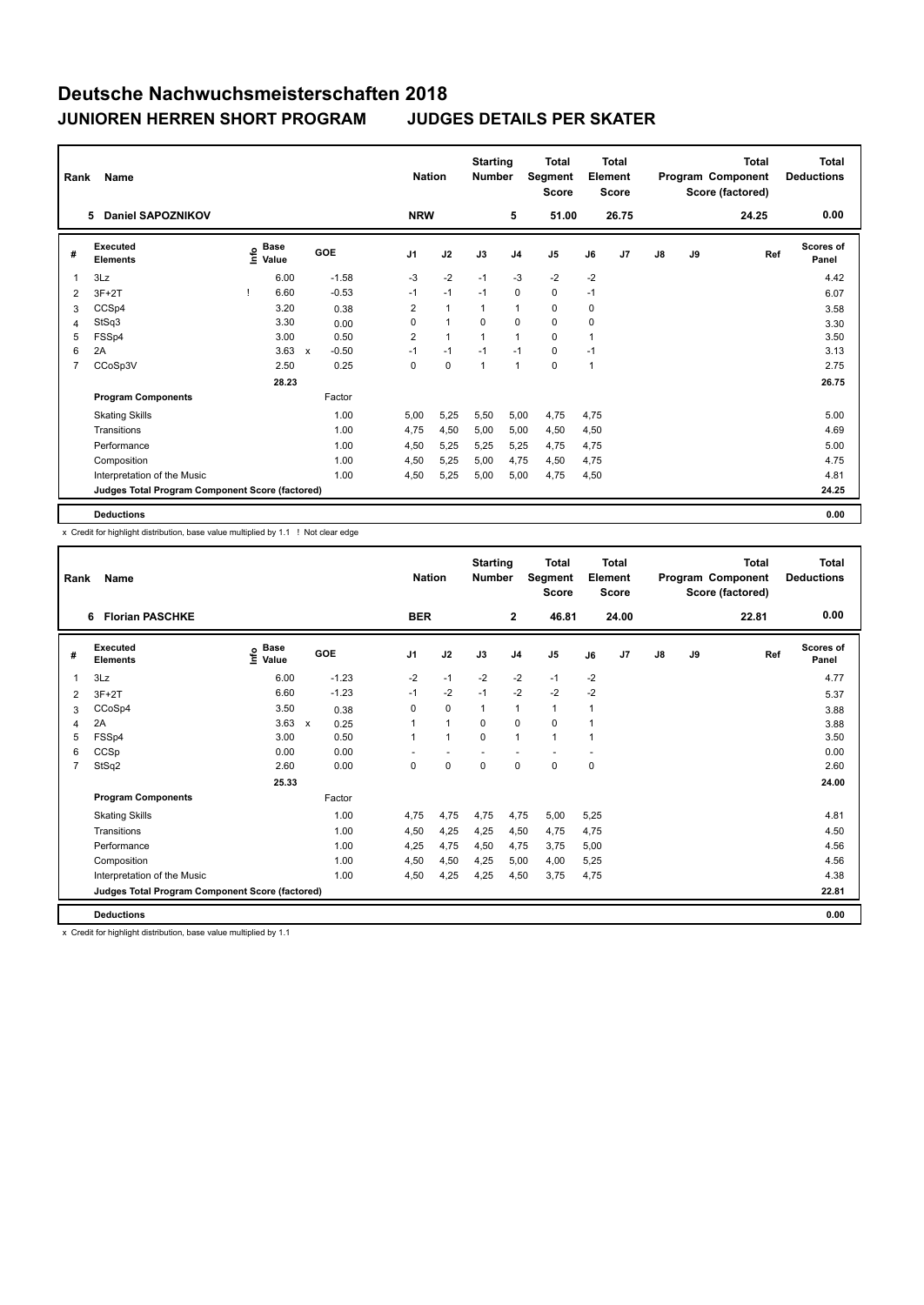| Rank           | Name                                            |                            |              |         | <b>Nation</b>            |                          | <b>Starting</b><br><b>Number</b> |                | <b>Total</b><br>Segment<br><b>Score</b> |                          | <b>Total</b><br>Element<br><b>Score</b> |               |    | <b>Total</b><br>Program Component<br>Score (factored) | <b>Total</b><br><b>Deductions</b> |
|----------------|-------------------------------------------------|----------------------------|--------------|---------|--------------------------|--------------------------|----------------------------------|----------------|-----------------------------------------|--------------------------|-----------------------------------------|---------------|----|-------------------------------------------------------|-----------------------------------|
|                | <b>Marvin RÖMPLER</b><br>7                      |                            |              |         | <b>SAS</b>               |                          |                                  | 6              | 42.81                                   |                          | 19.31                                   |               |    | 23.50                                                 | 0.00                              |
| #              | Executed<br><b>Elements</b>                     | Base<br>$\frac{6}{5}$ Pase | GOE          |         | J <sub>1</sub>           | J2                       | J3                               | J <sub>4</sub> | J <sub>5</sub>                          | J6                       | J7                                      | $\mathsf{J}8$ | J9 | Ref                                                   | <b>Scores of</b><br>Panel         |
| 1              | $3T+2T$                                         | 5.60                       |              | $-0.18$ | $\mathbf{1}$             | $\mathbf 0$              | $-1$                             | $\mathbf 0$    | $\mathbf 0$                             | $-1$                     |                                         |               |    |                                                       | 5.42                              |
| 2              | 2A                                              | 3.30                       |              | 0.38    | $\overline{2}$           | $\mathbf{1}$             | 0                                | $\mathbf{1}$   | $\mathbf 0$                             | $\mathbf{1}$             |                                         |               |    |                                                       | 3.68                              |
| 3              | FSSp3                                           | 2.60                       |              | 0.00    | 0                        | 0                        | 0                                | 0              | $\mathbf 0$                             | $\mathbf 0$              |                                         |               |    |                                                       | 2.60                              |
| 4              | 2Lz                                             | 2.31                       | $\mathsf{x}$ | $-0.30$ | $-1$                     | $-1$                     | $-2$                             | $-1$           | $-1$                                    | $-1$                     |                                         |               |    |                                                       | 2.01                              |
| 5              | CCSp                                            | 0.00                       |              | 0.00    | $\overline{\phantom{a}}$ | $\overline{\phantom{a}}$ | $\sim$                           | ٠              | $\overline{\phantom{a}}$                | $\overline{\phantom{a}}$ |                                         |               |    |                                                       | 0.00                              |
| 6              | StSq2                                           | 2.60                       |              | 0.00    | -1                       | 0                        | 0                                | $\mathbf 0$    | $\mathbf 0$                             | 0                        |                                         |               |    |                                                       | 2.60                              |
| $\overline{7}$ | CCoSp3                                          | 3.00                       |              | 0.00    | 0                        | $\mathbf 0$              | $\mathbf 0$                      | $\overline{1}$ | $\mathbf 0$                             | $\mathbf 0$              |                                         |               |    |                                                       | 3.00                              |
|                |                                                 | 19.41                      |              |         |                          |                          |                                  |                |                                         |                          |                                         |               |    |                                                       | 19.31                             |
|                | <b>Program Components</b>                       |                            | Factor       |         |                          |                          |                                  |                |                                         |                          |                                         |               |    |                                                       |                                   |
|                | <b>Skating Skills</b>                           |                            |              | 1.00    | 5,25                     | 5,00                     | 4,25                             | 5,00           | 4,75                                    | 4,50                     |                                         |               |    |                                                       | 4.81                              |
|                | Transitions                                     |                            |              | 1.00    | 5,00                     | 4,75                     | 3,75                             | 4,75           | 4,50                                    | 4,25                     |                                         |               |    |                                                       | 4.56                              |
|                | Performance                                     |                            |              | 1.00    | 5,00                     | 5,25                     | 4,00                             | 4,75           | 4,25                                    | 4,75                     |                                         |               |    |                                                       | 4.69                              |
|                | Composition                                     |                            |              | 1.00    | 4,75                     | 5,00                     | 3,75                             | 5,00           | 4,50                                    | 4,50                     |                                         |               |    |                                                       | 4.69                              |
|                | Interpretation of the Music                     |                            |              | 1.00    | 5,25                     | 5,00                     | 3,75                             | 5,00           | 4,25                                    | 4,75                     |                                         |               |    |                                                       | 4.75                              |
|                | Judges Total Program Component Score (factored) |                            |              |         |                          |                          |                                  |                |                                         |                          |                                         |               |    |                                                       | 23.50                             |
|                | <b>Deductions</b>                               |                            |              |         |                          |                          |                                  |                |                                         |                          |                                         |               |    |                                                       | 0.00                              |

x Credit for highlight distribution, base value multiplied by 1.1

| Rank | Name                                            |                                  |                                   | <b>Nation</b> |             | <b>Starting</b><br><b>Number</b> |                | <b>Total</b><br>Segment<br><b>Score</b> |      | Total<br>Element<br><b>Score</b> |               |    | Total<br>Program Component<br>Score (factored) | <b>Total</b><br><b>Deductions</b> |
|------|-------------------------------------------------|----------------------------------|-----------------------------------|---------------|-------------|----------------------------------|----------------|-----------------------------------------|------|----------------------------------|---------------|----|------------------------------------------------|-----------------------------------|
|      | <b>Niclas RUST</b><br>8                         |                                  |                                   | <b>BER</b>    |             |                                  | 4              | 40.67                                   |      | 19.47                            |               |    | 21.20                                          | 0.00                              |
| #    | Executed<br><b>Elements</b>                     | <b>Base</b><br>e Base<br>⊆ Value | GOE                               | J1            | J2          | J3                               | J <sub>4</sub> | J5                                      | J6   | J <sub>7</sub>                   | $\mathsf{J}8$ | J9 | Ref                                            | <b>Scores of</b><br>Panel         |
| 1    | 3Lo+COMBO                                       | 5.10                             | $-2.10$                           | $-3$          | $-3$        | $-3$                             | $-3$           | $-2$                                    | $-3$ |                                  |               |    |                                                | 3.00                              |
| 2    | 2Lz                                             | 2.10                             | 0.23                              | $-2$          | $\mathbf 0$ | 1                                | $\mathbf{1}$   | 1                                       | 1    |                                  |               |    |                                                | 2.33                              |
| 3    | CCSp3                                           | 2.80                             | 0.00                              | 0             | $\mathbf 0$ | $\mathbf 0$                      | $\mathbf 0$    | $\mathbf{1}$                            | 0    |                                  |               |    |                                                | 2.80                              |
| 4    | StSq2                                           | 2.60                             | $-0.25$                           | 0             | $-1$        | $-1$                             | $\mathbf 0$    | 0                                       | $-1$ |                                  |               |    |                                                | 2.35                              |
| 5    | 2A                                              | 3.63                             | 0.13<br>$\boldsymbol{\mathsf{x}}$ | 1             | 0           | 0                                | $\mathbf{1}$   | 0                                       | 0    |                                  |               |    |                                                | 3.76                              |
| 6    | FSSp3                                           | 2.60                             | 0.13                              |               | 0           | $\Omega$                         | $-1$           | 0                                       | 1    |                                  |               |    |                                                | 2.73                              |
| 7    | CCoSp3V                                         | 2.50                             | 0.00                              | 1             | $\mathbf 0$ | $\Omega$                         | 0              | 0                                       | 0    |                                  |               |    |                                                | 2.50                              |
|      |                                                 | 21.33                            |                                   |               |             |                                  |                |                                         |      |                                  |               |    |                                                | 19.47                             |
|      | <b>Program Components</b>                       |                                  | Factor                            |               |             |                                  |                |                                         |      |                                  |               |    |                                                |                                   |
|      | <b>Skating Skills</b>                           |                                  | 1.00                              | 4.00          | 4,50        | 4,50                             | 4,50           | 4,50                                    | 4.25 |                                  |               |    |                                                | 4.44                              |
|      | Transitions                                     |                                  | 1.00                              | 4,00          | 3,50        | 4,25                             | 4,25           | 4,50                                    | 4,00 |                                  |               |    |                                                | 4.13                              |
|      | Performance                                     |                                  | 1.00                              | 3.75          | 4,25        | 4,25                             | 4,50           | 4,50                                    | 4,25 |                                  |               |    |                                                | 4.31                              |
|      | Composition                                     |                                  | 1.00                              | 4,00          | 4,25        | 4,00                             | 4,00           | 4,50                                    | 4,50 |                                  |               |    |                                                | 4.19                              |
|      | Interpretation of the Music                     |                                  | 1.00                              | 3,75          | 3,75        | 4,25                             | 4,25           | 4,50                                    | 4,25 |                                  |               |    |                                                | 4.13                              |
|      | Judges Total Program Component Score (factored) |                                  |                                   |               |             |                                  |                |                                         |      |                                  |               |    |                                                | 21.20                             |
|      | <b>Deductions</b>                               |                                  |                                   |               |             |                                  |                |                                         |      |                                  |               |    |                                                | 0.00                              |

x Credit for highlight distribution, base value multiplied by 1.1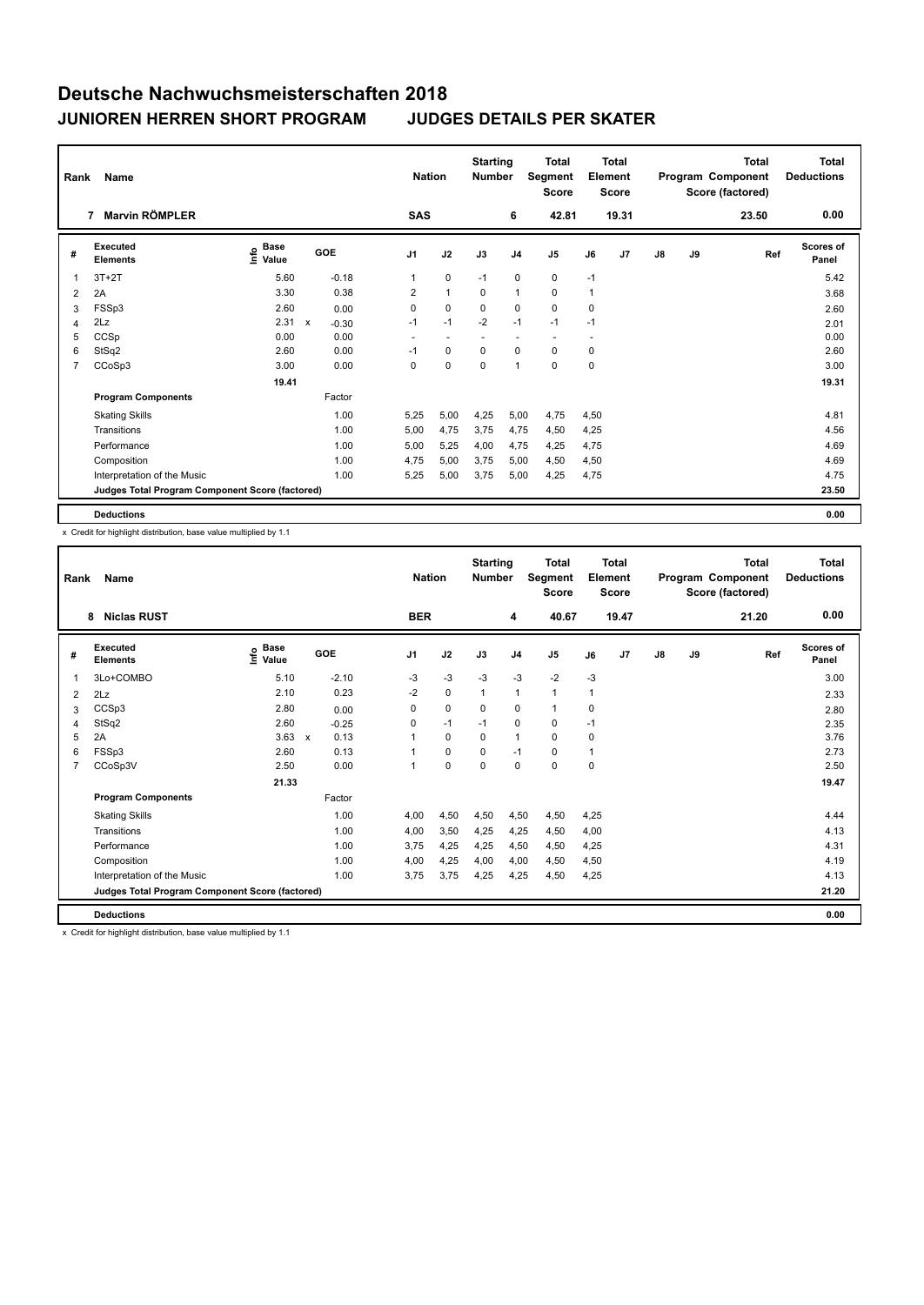| Rank           | Name                                            |      |                      |             |         |                | <b>Nation</b> | <b>Starting</b><br><b>Number</b> |                | <b>Total</b><br>Segment<br><b>Score</b> |      | <b>Total</b><br>Element<br><b>Score</b> |               |    | <b>Total</b><br>Program Component<br>Score (factored) | Total<br><b>Deductions</b> |
|----------------|-------------------------------------------------|------|----------------------|-------------|---------|----------------|---------------|----------------------------------|----------------|-----------------------------------------|------|-----------------------------------------|---------------|----|-------------------------------------------------------|----------------------------|
|                | <b>William TRAUTWEIN</b><br>9                   |      |                      |             |         | <b>BER</b>     |               |                                  | 3              | 39.74                                   |      | 18.42                                   |               |    | 21.32                                                 | 0.00                       |
| #              | Executed<br><b>Elements</b>                     | Info | <b>Base</b><br>Value |             | GOE     | J <sub>1</sub> | J2            | J3                               | J <sub>4</sub> | J5                                      | J6   | J7                                      | $\mathsf{J}8$ | J9 | Ref                                                   | <b>Scores of</b><br>Panel  |
| $\mathbf 1$    | $3T+2T<<$                                       | <<   | 4.70                 |             | $-2.10$ | $-2$           | $-3$          | $-3$                             | $-3$           | $-3$                                    | $-3$ |                                         |               |    |                                                       | 2.60                       |
| 2              | 2Lz                                             |      | 2.10                 |             | $-0.08$ | $-2$           | $\mathbf 0$   | 0                                | $-1$           | 0                                       | 0    |                                         |               |    |                                                       | 2.02                       |
| 3              | CCoSp4                                          |      | 3.50                 |             | 0.00    | 0              | $\mathbf 0$   | 0                                | $\mathbf 0$    | 0                                       | 0    |                                         |               |    |                                                       | 3.50                       |
| 4              | StSq2                                           |      | 2.60                 |             | 0.00    | 0              | $\mathbf 0$   | $\mathbf 0$                      | $-1$           | $\mathbf 0$                             | 0    |                                         |               |    |                                                       | 2.60                       |
| 5              | CCSp2                                           |      | 2.30                 |             | $-0.23$ | $-2$           | $-1$          | $-1$                             | $\mathbf 0$    | $\mathbf 0$                             | $-1$ |                                         |               |    |                                                       | 2.07                       |
| 6              | 2A                                              |      | 3.63                 | $\mathbf x$ | $-1.00$ | $-2$           | $-2$          | $-2$                             | $-2$           | $-1$                                    | $-2$ |                                         |               |    |                                                       | 2.63                       |
| $\overline{7}$ | FSSp4                                           |      | 3.00                 |             | 0.00    | 0              | $\mathbf{1}$  | $\mathbf 0$                      | $\mathbf 0$    | $\mathbf 0$                             | 0    |                                         |               |    |                                                       | 3.00                       |
|                |                                                 |      | 21.83                |             |         |                |               |                                  |                |                                         |      |                                         |               |    |                                                       | 18.42                      |
|                | <b>Program Components</b>                       |      |                      |             | Factor  |                |               |                                  |                |                                         |      |                                         |               |    |                                                       |                            |
|                | <b>Skating Skills</b>                           |      |                      |             | 1.00    | 4,50           | 4,50          | 4,50                             | 4,25           | 4,50                                    | 4,25 |                                         |               |    |                                                       | 4.44                       |
|                | Transitions                                     |      |                      |             | 1.00    | 4,00           | 3,75          | 4,00                             | 4,00           | 4,75                                    | 4,25 |                                         |               |    |                                                       | 4.06                       |
|                | Performance                                     |      |                      |             | 1.00    | 4,25           | 4,50          | 4.25                             | 4,25           | 4,50                                    | 4,50 |                                         |               |    |                                                       | 4.38                       |
|                | Composition                                     |      |                      |             | 1.00    | 4,00           | 4,25          | 4,00                             | 4,50           | 4,25                                    | 4,25 |                                         |               |    |                                                       | 4.19                       |
|                | Interpretation of the Music                     |      |                      |             | 1.00    | 4,00           | 4,00          | 4,25                             | 4,25           | 4,75                                    | 4,50 |                                         |               |    |                                                       | 4.25                       |
|                | Judges Total Program Component Score (factored) |      |                      |             |         |                |               |                                  |                |                                         |      |                                         |               |    |                                                       | 21.32                      |
|                | <b>Deductions</b>                               |      |                      |             |         |                |               |                                  |                |                                         |      |                                         |               |    |                                                       | 0.00                       |

<< Downgraded jump x Credit for highlight distribution, base value multiplied by 1.1

| Rank           | Name                                            |         |                      |                           |         | <b>Nation</b>  |              | <b>Starting</b><br><b>Number</b> |                | <b>Total</b><br>Segment<br><b>Score</b> |      | <b>Total</b><br>Element<br><b>Score</b> |               |    | <b>Total</b><br>Program Component<br>Score (factored) | <b>Total</b><br><b>Deductions</b> |
|----------------|-------------------------------------------------|---------|----------------------|---------------------------|---------|----------------|--------------|----------------------------------|----------------|-----------------------------------------|------|-----------------------------------------|---------------|----|-------------------------------------------------------|-----------------------------------|
| 10             | <b>Egor EßLIGER</b>                             |         |                      |                           |         | <b>BER</b>     |              |                                  | $\overline{7}$ | 38.88                                   |      | 15.07                                   |               |    | 23.81                                                 | 0.00                              |
| #              | Executed<br><b>Elements</b>                     | lnfo    | <b>Base</b><br>Value |                           | GOE     | J <sub>1</sub> | J2           | J3                               | J <sub>4</sub> | J <sub>5</sub>                          | J6   | J <sub>7</sub>                          | $\mathsf{J}8$ | J9 | Ref                                                   | <b>Scores of</b><br>Panel         |
| 1              | 2Lz                                             |         | 2.10                 |                           | 0.00    | $-1$           | $\mathbf 0$  | $\mathbf 0$                      | $\mathbf 0$    | $\mathbf{1}$                            | 0    |                                         |               |    |                                                       | 2.10                              |
| $\overline{2}$ | 1S*+COMBO                                       | $\star$ | 0.00                 |                           | 0.00    |                |              |                                  |                |                                         |      |                                         |               |    |                                                       | 0.00                              |
| 3              | FSSp2                                           |         | 2.30                 |                           | $-0.30$ | $-2$           | $-1$         | $-1$                             | $-1$           | $-1$                                    | $-1$ |                                         |               |    |                                                       | 2.00                              |
| $\overline{4}$ | CCoSp2V                                         |         | 2.00                 |                           | $-0.23$ | 0              | $-1$         | $-1$                             | $-1$           | $-1$                                    | 1    |                                         |               |    |                                                       | 1.77                              |
| 5              | StSq2                                           |         | 2.60                 |                           | 0.50    |                | $\mathbf{1}$ | $\mathbf{1}$                     | $\mathbf{1}$   | $\mathbf{1}$                            | 1    |                                         |               |    |                                                       | 3.10                              |
| 6              | CCSp2                                           |         | 2.30                 |                           | $-0.08$ | 0              | $-1$         | $\Omega$                         | $\mathbf 0$    | $\mathbf{1}$                            | $-2$ |                                         |               |    |                                                       | 2.22                              |
| $\overline{7}$ | 2A                                              |         | 3.63                 | $\boldsymbol{\mathsf{x}}$ | 0.25    | $\overline{2}$ | $\pmb{0}$    | $\mathbf 0$                      | $\mathbf 0$    | $\overline{1}$                          | 1    |                                         |               |    |                                                       | 3.88                              |
|                |                                                 |         | 14.93                |                           |         |                |              |                                  |                |                                         |      |                                         |               |    |                                                       | 15.07                             |
|                | <b>Program Components</b>                       |         |                      |                           | Factor  |                |              |                                  |                |                                         |      |                                         |               |    |                                                       |                                   |
|                | <b>Skating Skills</b>                           |         |                      |                           | 1.00    | 4,75           | 5,00         | 4,75                             | 4,75           | 5,25                                    | 4,75 |                                         |               |    |                                                       | 4.81                              |
|                | Transitions                                     |         |                      |                           | 1.00    | 5,00           | 4,50         | 4,50                             | 4,50           | 5,25                                    | 4,50 |                                         |               |    |                                                       | 4.63                              |
|                | Performance                                     |         |                      |                           | 1.00    | 4,75           | 5,00         | 4,50                             | 4,75           | 5,25                                    | 4,75 |                                         |               |    |                                                       | 4.81                              |
|                | Composition                                     |         |                      |                           | 1.00    | 5,00           | 4,75         | 4,50                             | 4,75           | 5,00                                    | 4,50 |                                         |               |    |                                                       | 4.75                              |
|                | Interpretation of the Music                     |         |                      |                           | 1.00    | 5,00           | 4,75         | 4,50                             | 4,75           | 5,25                                    | 4,75 |                                         |               |    |                                                       | 4.81                              |
|                | Judges Total Program Component Score (factored) |         |                      |                           |         |                |              |                                  |                |                                         |      |                                         |               |    |                                                       | 23.81                             |
|                | <b>Deductions</b>                               |         |                      |                           |         |                |              |                                  |                |                                         |      |                                         |               |    |                                                       | 0.00                              |

\* Invalid element x Credit for highlight distribution, base value multiplied by 1.1